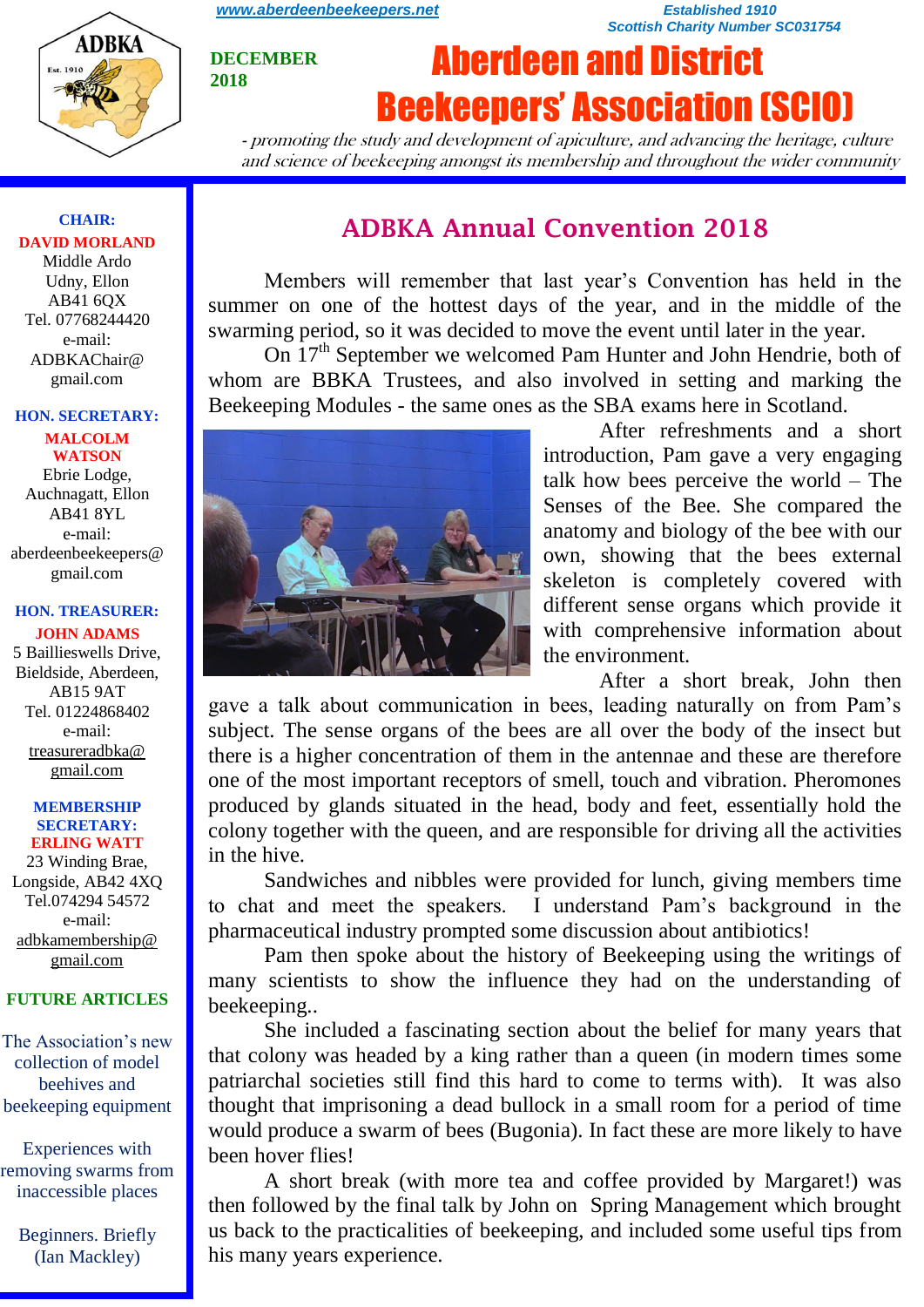The speakers were then joined by Enid Brown, from the SBA, for 'Beekeepers Question Time'. (Incidentally Enid has recently been appointed as the first Director of World Beekeeping Awards, following dubious practices in the last Apimondia in Turkey!)



A number of questions from the audience were answered by the team, with some good natured disagreement along the way, as is normal for beekeepers!

Honey Show trophies and exams certificates were presented to successful members who were present on the day.

Hugh Donohoe gave a demonstration of wax melting and cleaning which was of interest for members wishing to trade their wax in for fresh foundation, or for entry into honey shows.

David then showed how a domestic vacuum cleaner with associated collection bin could be used to extract colonies of bees from difficult places, with tales of how it had been successfully used over the season. Members suggested improvements to make the experience less stressful for the bees.

The Association's collection of Beehive and Beekeeping models were on display all day and generated a lot of interest. A future article will describe these in detail.





A full and varied day was enjoyed by all, and thanks go to our two speakers for making the long journey up to Aberdeen.

Members should note that the SBA Convention 2019 is being held in Aberdeen and the next ADBKA Convention will therefore be in 2020.

### **David Morland**

### **Membership Renewal**

Members are reminded that ADBKA subscriptions become due on  $1<sup>st</sup>$  January. The rates for 2019 are unchanged at £20 single, £25 household, and free for under 16s. An updated membership form is available from the association website : this includes revised gift aid wording and a new section about data protection. We are also inviting members to state their occupation (or former occupation) – this information will help the committee to understand where special skills exist around the membership, that we may occasionally need to consult. Please renew your membership now, and complete the gift aid section if you are able to do so.

# **BEST WISHES**

On behalf of the committee, I'd like to wish all our members a very enjoyable festive season, when you can put your feet up, think of the beekeeping year ahead and perhaps read some beekeeping books.

You may like to visit The Apiarist website - [https://theapiarist.org](https://theapiarist.org/) - where you will find a wealth of beekeeping information. It is the work of David Evans who will be visiting us towards the end of next year to give a talk about DIY for Beekeepers.

Don't forget your bees and carefully check they have sufficient accessible stores. If you use candy or fondant , make sure it is positioned over the cluster.

David Morland

Malcolm Watson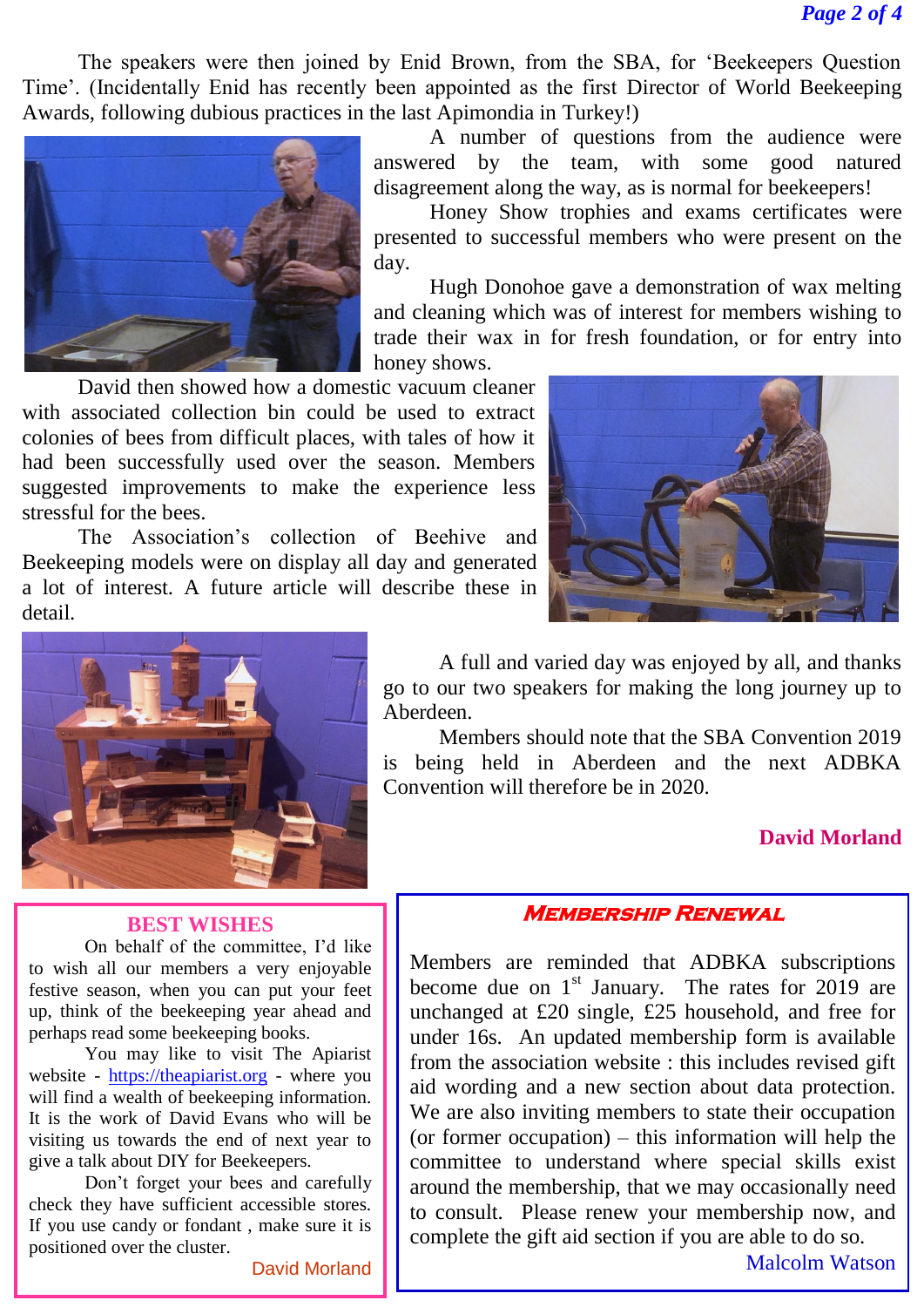#### **BEGINNERS, BRIEFLY…**

## *An occasional article aimed at helping the novice through the beekeeping year.*

There are a couple of things to think about this month:

**Varroa Treatment.** The amount of brood is at a minimum in mid-winter so most of the varroa mites are on the bees and not in cells, and thus vulnerable to treatment. Most of the chemical strip treatments either take too long or are ineffective at lower temperatures, so a common treatment is Api-Bioxal (oxalic acid), administered in late December or early January by either the trickle or sublimation methods. Trickle is easier and safer, although does involve opening the hive. Sublimation requires special kit, has more HSE considerations, but the hive remains closed and there are reports suggesting it is perhaps the more effective method of the two. We will be demonstrating both methods at the apiary in January.

With an eye to the January sales, it's worth reviewing your beekeeping year just past and developing some thoughts about what you would like to achieve next year. If you need more equipment, then you'll be ready to look out for it in the January sales run by most of the main suppliers. The sales are usually good for second-quality frames and hive parts, small items such as escapes, queen cages, bee brushes etc., and honey processing equipment. In particular, think about what swarm management method you intend to use next year. Nearly all methods require at least a spare brood body and frames, and the popular Pagden method needs a spare floor, crownboard and roof too. The nucleus method with a poly-nuc is a cheap option.

Finally, if you want to read more about the natural history of the honeybee, put 'The Honey Bee Around and About', and 'The Honey Bee Inside Out', both by Celia Davis and about £25 each, on your Christmas List. The former covers foraging, nectar and honey, and disease and the latter covers anatomy, breeding and communication. Both are excellent books, strongly recommended for those doing SBA Modules, and are available from [www.northernbeebooks.co.uk](http://www.northernbeebooks.co.uk/) as well as from those beekeeping suppliers that sell books.

## *Ian Mackley*

# **'AN INTRODUCTION TO BEEKEEPING' Course**

We will be running our usual spring lecture series starting on  $19<sup>th</sup>$  February next year at a new venue, the University of Aberdeen's MacRobert building.

Current members of the Association can attend the course at a cost of £10. Details including the link for enrolment can be found on our website at:

<https://aberdeenbeekeepers.net/annual-introduction-to-beekeeping-course/>

Please spread the word. If you have any friends or colleagues who you think might be interested in attending, please encourage them to have a look at the website above, or else email their contact details to [educationadbka@gmail.com](mailto:educationadbka@gmail.com)